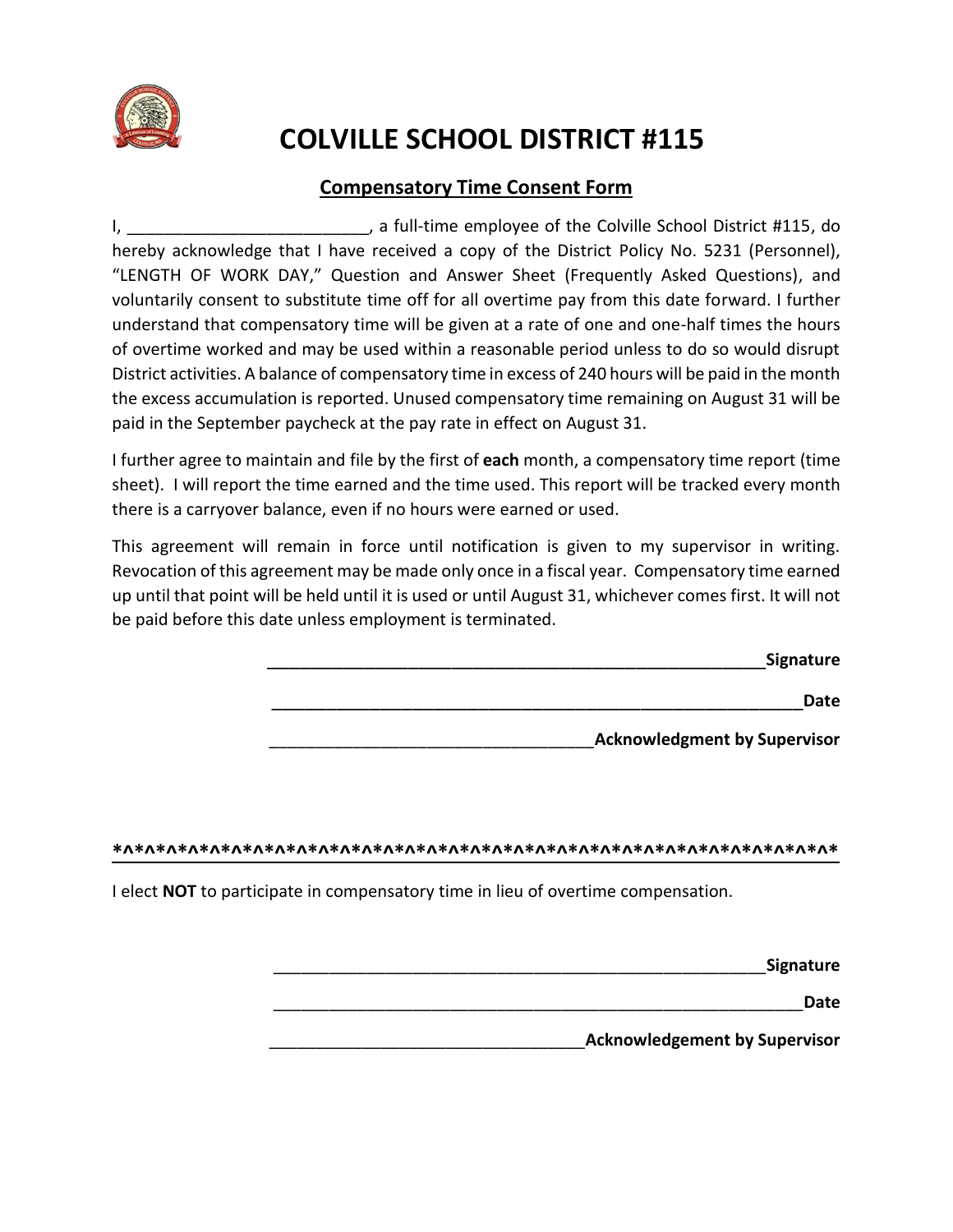COLVILLE SCHOOL DISTRICT #115 Compensatory Time Policy Frequently Asked Questions

## **What is the benefit of compensatory time?**

The Fair Labor Standards Act requires most employers to pay overtime compensation for all hours worked over 40 per week. Employees of governments, including school districts, are permitted to use compensatory time in lieu of overtime compensation so long as the time off is given at the rate of one and one-half hours for each hour of overtime work. In some circumstances, there are very busy times of the month with many deadlines, i.e. payroll that can be offset with time off during less busy periods. Compensatory time allows the employee to have the option to be more flexible with his or her work schedule.

## **How can an employee select compensatory time?**

An employee must sign an agreement prior to the performance of overtime which is substituted for compensatory time. Once this agreement is signed, the employee keeps track of the overtime earned and comp time used on the Compensatory Time Report. All overtime worked must still be at the request of the supervisor and have prior approval.

# **How do we keep track of the comp time due the employee?**

On the time sheet, there are columns for extra hours earned and comp hours used. It is the **employee's** responsibility to keep track of the balance every month until the comp time balance goes to zero.

# **Once I consent to substitute compensatory time for overtime, may I change my mind?**

A consent form covers all overtime worked from that point on. If hours are accumulated and compensatory time off is not available, the agreement can be revoked by giving written notification to the supervisor. Revocation of the agreement will be allowed once a year, and must be made prior to working any additional overtime. Compensatory time earned up until that point will be held until it is used, or until August 30, whichever comes first. Accumulated compensatory time will **not** be paid before the September check unless employment is terminated.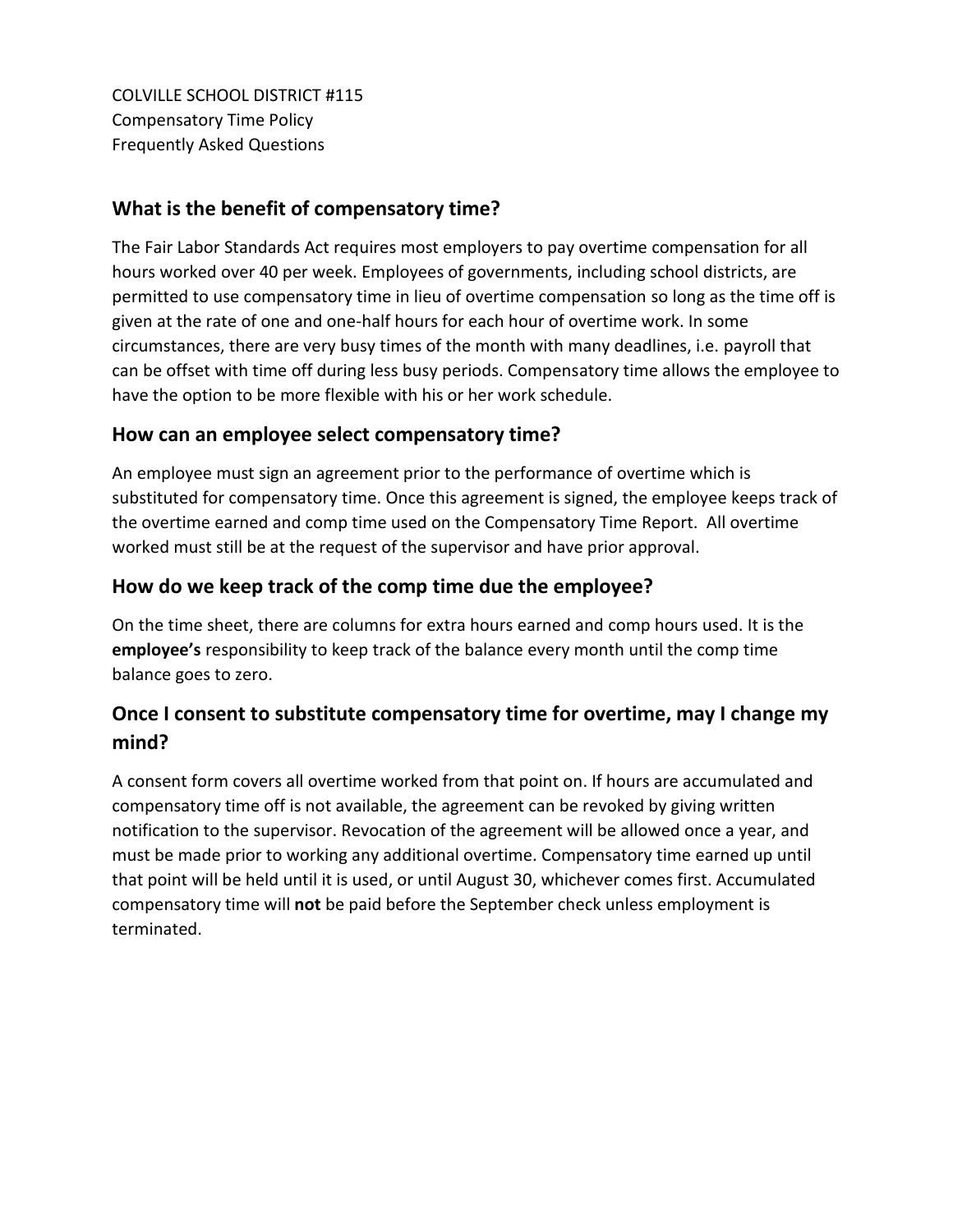### LENGTH OF WORK DAY

### Administrators

Administrators are Fair Labor Standards Act (FLSA) exempt and do not have regularly set, predetermined work hours. Administrators are expected to report to work during the established public hours of the site(s) to which the administrator is assigned and consistent with all district expectations and directives. Administrators are expected to work before and after established public hours of the assigned site(s) to accomplish job duties.

### Certificated Staff

Regular building hours for teachers and other certificated, non-administrative staff will be onehalf hour before school starts to one-half hour after school ends, including a 30-minute duty-free lunch period. Individual schools may request a board waiver from these district-wide provisions consistent with applicable provisions of collective bargaining agreements. The starting and dismissal times for students, which may vary from school to school, will be determined by the district.

Certified staff may often spend time outside the work day to fulfill their professional responsibilities, including:

- A. Preparing for instruction of classes, planning lessons;
- B. Consulting with students, grading assignments, completing paperwork;
- C. Improving communication with parents, including but not limited to, initiating contact with parents after or before building hours;
- D. Participating in curriculum development committees leading towards the improvement of the educational program;
- E. Attending staff meetings, including attending necessary professional development, provided by the district, to improve and maintain teaching skills;
- F. Supervising and directing extra-curricular activities; and
- G. Participating in such other activities that pertain to the district's educational program.

### Classified Staff

A classified hourly staff member will be paid at the rate of one and one-half times the salary schedule rate when he/she works for more than 40 hours during the regular work week or consistent with applicable provisions of collective bargaining agreements. The regular work day will include one 15-minute break for each four hours of work. A lunch period of not to exceed